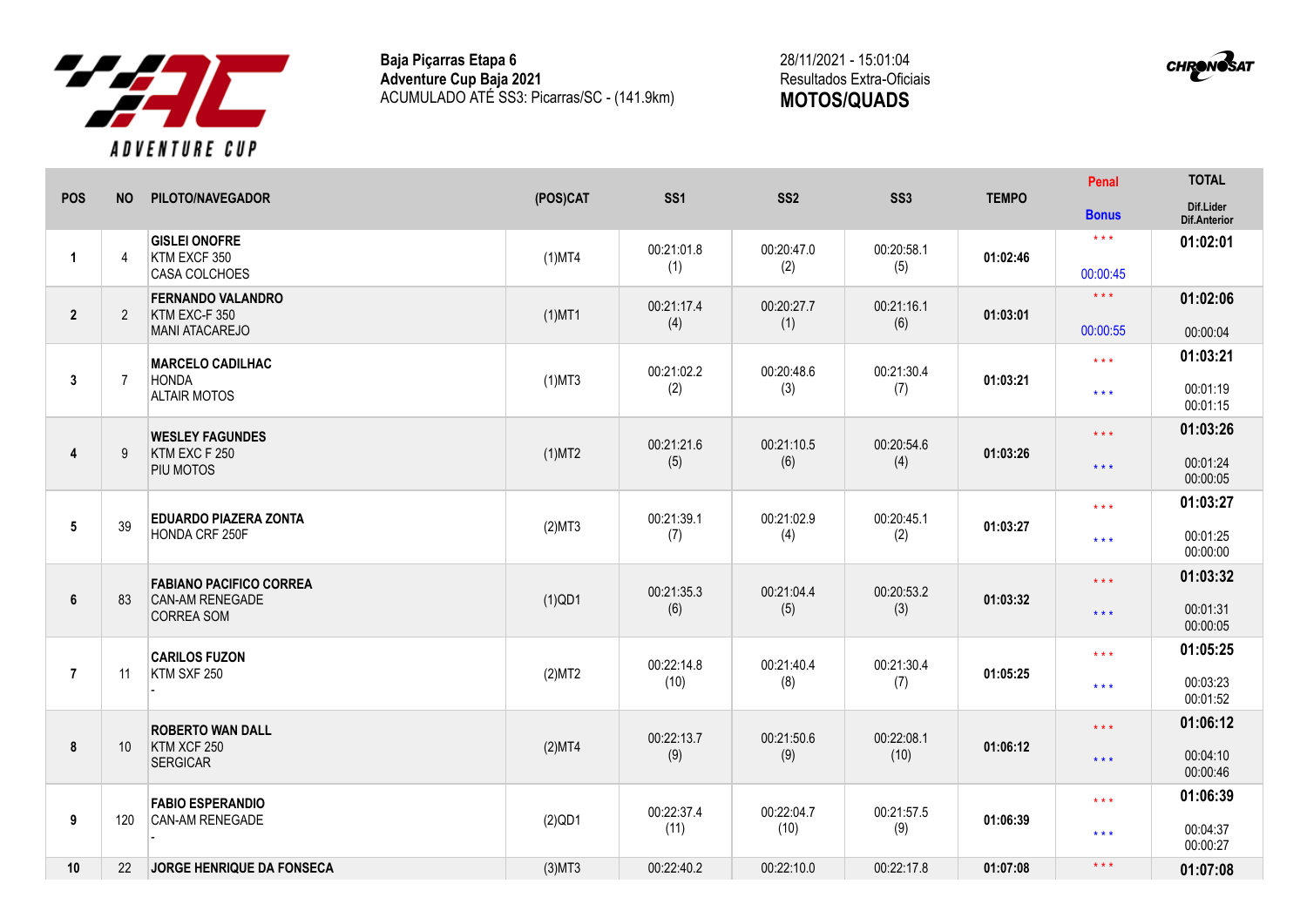|    |    | HONDA CRF 250F<br><b>EU</b>                 |           | (12)               | (11)               | (11)               |          | $\star$ $\star$ $\star$ | 00:05:06<br>00:00:28 |
|----|----|---------------------------------------------|-----------|--------------------|--------------------|--------------------|----------|-------------------------|----------------------|
|    |    | <b>CAIO SOUSA</b>                           |           | 00:22:54.1         | 00:22:23.1         | 00:23:17.8         |          | $\star\star\star$       | 01:07:23             |
| 11 | 30 | KAWASAKI KXF 250F<br><b>ZENO AUTO PECAS</b> | $(3)$ MT2 | (15)               | (12)               | (17)               | 01:08:35 | 00:01:12                | 00:05:21<br>00:00:14 |
|    |    | <b>SANDRO PAGANELLI</b>                     |           | 00:22:55.0         | 00:22:32.3         | 00:22:19.7         |          | $\star$ $\star$ $\star$ | 01:07:47             |
| 12 | 13 | KAWASAKI KLX 450                            | $(1)$ MT5 | (16)               | (13)               | (12)               | 01:07:47 | $\star$ $\star$ $\star$ | 00:05:45<br>00:00:24 |
|    |    | <b>MARCO AURELIO CADILHAC</b>               |           | 00:22:42.7         | 00:22:46.1         | 00:22:26.4         |          | $\star\star\star$       | 01:07:55             |
| 13 | 18 | YAMAHA TTR 230<br><b>ALTAIR MOTOS</b>       | $(4)$ MT3 | (13)               | (14)               | (13)               | 01:07:55 | $***$                   | 00:05:53<br>00:00:08 |
|    |    | <b>ANTONIO MARCOS BEZERA</b>                |           | 00:21:08.2         | 00:26:18.2         | 00:20:33.2         |          | $\star$ $\star$ $\star$ | 01:07:59             |
| 14 | 36 | KTM XCF 250<br><b>AUTOCAR</b>               | $(3)$ MT4 | (3)                | (26)               | (1)                | 01:07:59 | $\star$ $\star$ $\star$ | 00:05:57<br>00:00:04 |
|    |    | <b>GERSON BERTI</b>                         |           | 00:23:27.0         | 00:22:49.9         | 00:23:07.7         |          | $\star\star\star$       | 01:09:24             |
| 15 | 12 | SUZUKI DRZ-400<br><b>METALBERTI</b>         | (2)MT5    | (18)               | (15)               | (15)               | 01:09:24 | $***$                   | 00:07:22<br>00:01:25 |
|    |    | <b>ALEXANDRO PINCEGHER</b>                  |           | 00:23:34.0         | 00:23:14.7         | 00:23:10.7         |          | $\star$ $\star$ $\star$ | 01:09:59             |
| 16 | 16 | HONDA CRF 250F<br><b>EQUIPINHA SC</b>       | $(1)$ MT6 | (19)               | (17)               | (16)               | 01:09:59 | $\star$ $\star$ $\star$ | 00:07:57<br>00:00:34 |
|    |    | <b>ALEX TERESK</b>                          |           | 00:24:19.6         | 00:23:18.9         | 00:22:57.7         |          | $\star\star\star$       | 01:10:36             |
| 17 | 76 | HONDA CRF 250                               | $(5)$ MT3 | (22)               | (19)               | (14)               | 01:10:36 | $***$                   | 00:08:34<br>00:00:36 |
|    |    | <b>NILSON TECILLA</b>                       |           | 00:21:55.1         | 00:21:25.2         | 00:31:31.9         |          | $\star$ $\star$ $\star$ | 01:14:52             |
| 18 | 49 | HONDA CRF 250F<br><b>CHARLES MOTOS</b>      | (4)MT4    | (8)                | (7)                | (23)               | 01:14:52 | $\star$ $\star$ $\star$ | 00:12:50<br>00:04:16 |
|    |    | <b>VANDERLEI THELMA</b>                     |           | 00:25:08.1         | 00:25:14.8         | 00:24:58.7         |          | $\star\star\star$       | 01:15:21             |
| 19 | 61 | YAMAHA YZ950                                | $(3)$ MT5 | (24)               | (23)               | (20)               | 01:15:21 | $***$                   | 00:13:19<br>00:00:29 |
|    |    | <b>EDUARDO BARTZ</b>                        |           | 00:25:55.0         | 00:25:04.0         | 00:24:35.0         |          | $***$                   | 01:15:34             |
| 20 | 27 | HONDA CRF 250 RX<br>NKO PREPARACOES         | (4)MT2    | (27)               | (22)               | (18)               | 01:15:34 | $\star$ $\star$ $\star$ | 00:13:32<br>00:00:12 |
| 21 | 19 | <b>LUCIANO HODECKER</b><br>HONDA CRF 230    | $(2)$ MT6 | 00:25:25.3<br>(25) | 00:25:18.6<br>(24) | 00:24:57.6<br>(19) | 01:15:41 | $\star$ $\star$ $\star$ | 01:15:41             |
|    |    |                                             |           |                    |                    |                    |          |                         |                      |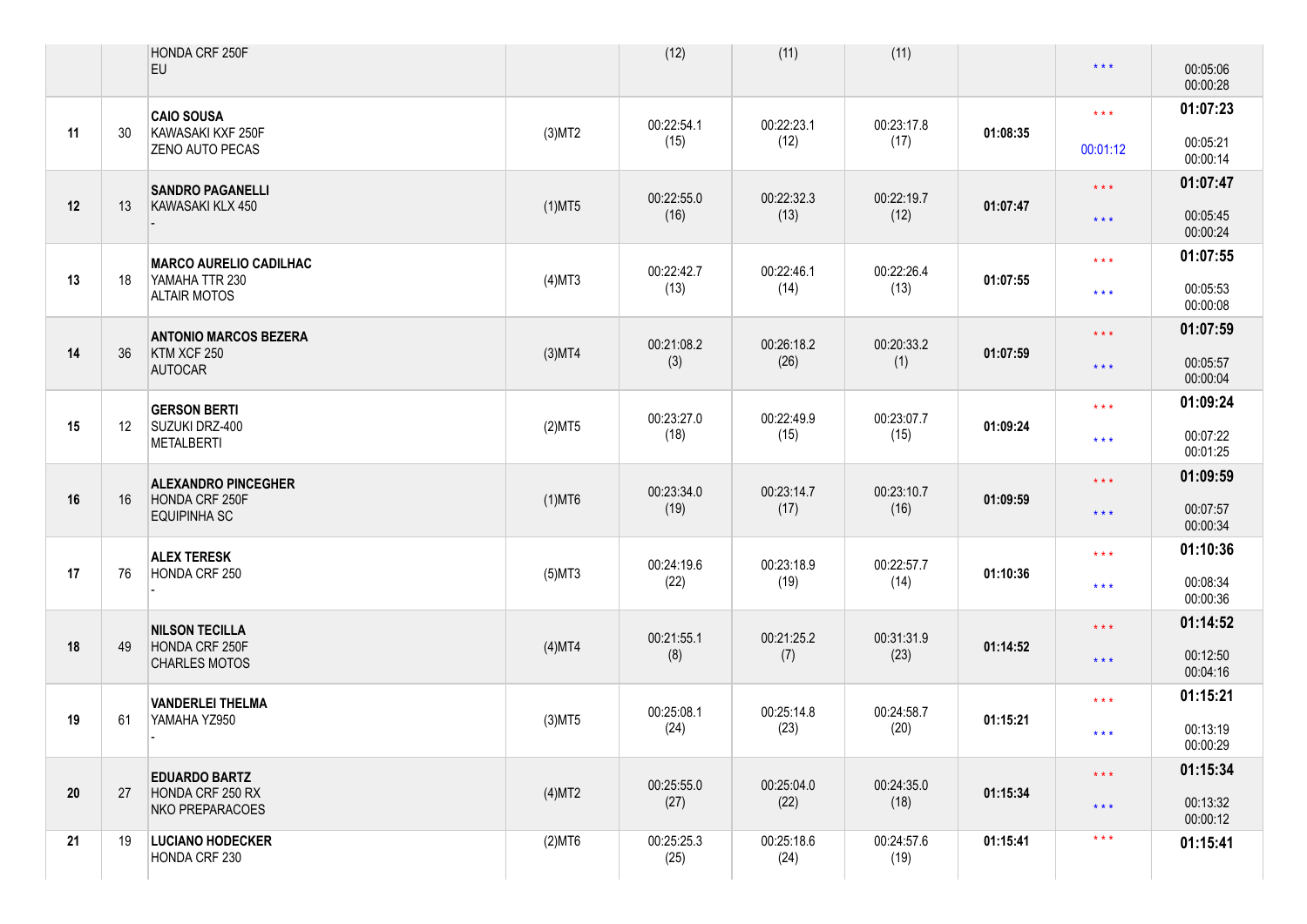|    |     | <b>HODECKERPLANFIN</b>                         |           |                    |                    |                    |          | $\star$ $\star$ $\star$ | 00:13:39<br>00:00:07 |
|----|-----|------------------------------------------------|-----------|--------------------|--------------------|--------------------|----------|-------------------------|----------------------|
|    |     | <b>LUIZ CARLOS PEREIRA JR</b>                  |           | 00:23:42.8         | 00:29:12.3         | 00:26:39.4         |          | $\star$ $\star$ $\star$ | 01:19:34             |
| 22 | 45  | YAMAHA TTR 230<br><b>DIMENSE ENGENHA</b>       | $(6)$ MT3 | (20)               | (28)               | (21)               | 01:19:34 | $\star$ $\star$ $\star$ | 00:17:32<br>00:03:53 |
|    |     | <b>GUILHERME MACHADO</b>                       |           | 00:27:40.1         | 00:28:00.2         | 00:26:41.7         |          | $\star\star\star$       | 01:22:22             |
| 23 | 21  | HONDA XR 200R<br><b>TORK ACTION</b>            | $(7)$ MT3 | (29)               | (27)               | (22)               | 01:22:22 | $\star\star\star$       | 00:20:20<br>00:02:47 |
|    |     | <b>MARCOS RUDNICK</b>                          |           | 00:22:53.9         | 00:22:59.8         | 00:40:00.0         |          | $\star\star\star$       | 01:25:53             |
| 24 | 117 | <b>HONDA FOURTRAXX</b><br><b>RUDNICK MOTOS</b> | $(1)$ QD4 | (14)               | (16)               | (25)               | 01:25:53 | $\star$ $\star$ $\star$ | 00:23:51<br>00:03:31 |
|    |     | <b>PAULINHO</b>                                |           | 00:23:08.4         | 00:24:01.2         | 00:40:00.0         |          | $\star\star\star$       | 01:27:09             |
| 25 | 79  | CAN-AM RENEGADE                                | $(3)$ QD1 | (17)               | (20)               | (25)               | 01:27:09 | $***$                   | 00:25:07<br>00:01:15 |
|    |     | <b>RICARDO AFFONSO KEIL</b>                    |           | 00:23:53.3         | 00:23:18.2         | 00:40:00.0         |          | $\star\star\star$       | 01:27:11             |
| 26 | 26  | YAMAHA YZF 400<br>CABO MOTOS                   | $(4)$ MT5 | (21)               | (18)               | (25)               | 01:27:11 | $\star$ $\star$ $\star$ | 00:25:09<br>00:00:01 |
|    |     | <b>DOUGLAS ANDREY ROCHA</b>                    |           | 00:24:45.9         | 00:24:43.3         | 00:39:38.5         |          | $\star\star\star$       | 01:29:07             |
| 27 | 109 | HONDA FOURTRAXX<br>ROCHA IMOVEIS               | $(1)$ QD3 | (23)               | (21)               | (24)               | 01:29:07 | $\star\star\star$       | 00:27:05<br>00:01:56 |
|    |     | <b>VANDERLEI PEIXER</b>                        |           | 00:26:53.4         | 00:26:02.4         | 00:40:00.0         |          | $***$                   | 01:32:55             |
| 28 | 42  | HONDA CRF 250 F<br>ORTHOBLU                    | $(3)$ MT6 | (28)               | (25)               | (25)               | 01:32:55 | $\star$ $\star$ $\star$ | 00:30:53<br>00:03:48 |
|    |     | <b>EVINICIUS BATISTA CRUZ</b>                  |           | 00:25:48.9         | 00:40:00.0         | 00:40:00.0         |          | $\star\star\star$       | 01:45:48             |
| 29 | 116 | <b>CFORCE</b><br>CF FURACAO                    | $(2)$ QD3 | (26)               | (29)               | (25)               | 01:45:48 | $\star\star\star$       | 00:43:46<br>00:12:53 |
|    |     | <b>CAROLINE RUDNICK</b>                        |           | 00:28:16.7         | 00:40:00.0         | 00:40:00.0         |          | $\star\star\star$       | 01:48:16             |
| 30 | 114 | <b>HONDA FOURTRAXX</b><br>RUDNICK MOTOS        | $(3)$ QD3 | (30)               | (29)               | (25)               | 01:48:16 | $\star$ $\star$ $\star$ | 00:46:14<br>00:02:27 |
|    |     | <b>LOANDRO ANTON</b>                           |           | 00:40:00.0         | 00:40:00.0         | 00:40:00.0         |          | $\star\star\star$       | 02:00:00             |
| 31 |     | KTM EXCF 250<br>PROTORK - KTM                  | $(2)$ MT1 | (31)               | (29)               | (25)               | 02:00:00 | $\star\star\star$       | 00:57:58<br>00:11:43 |
| 32 | 3   | <b>ALLISON ANTON</b><br>HONDA CRF250X          | $(5)$ MT2 | 00:40:00.0<br>(31) | 00:40:00.0<br>(29) | 00:40:00.0<br>(25) | 02:00:00 | $\star$ $\star$ $\star$ | 02:00:00             |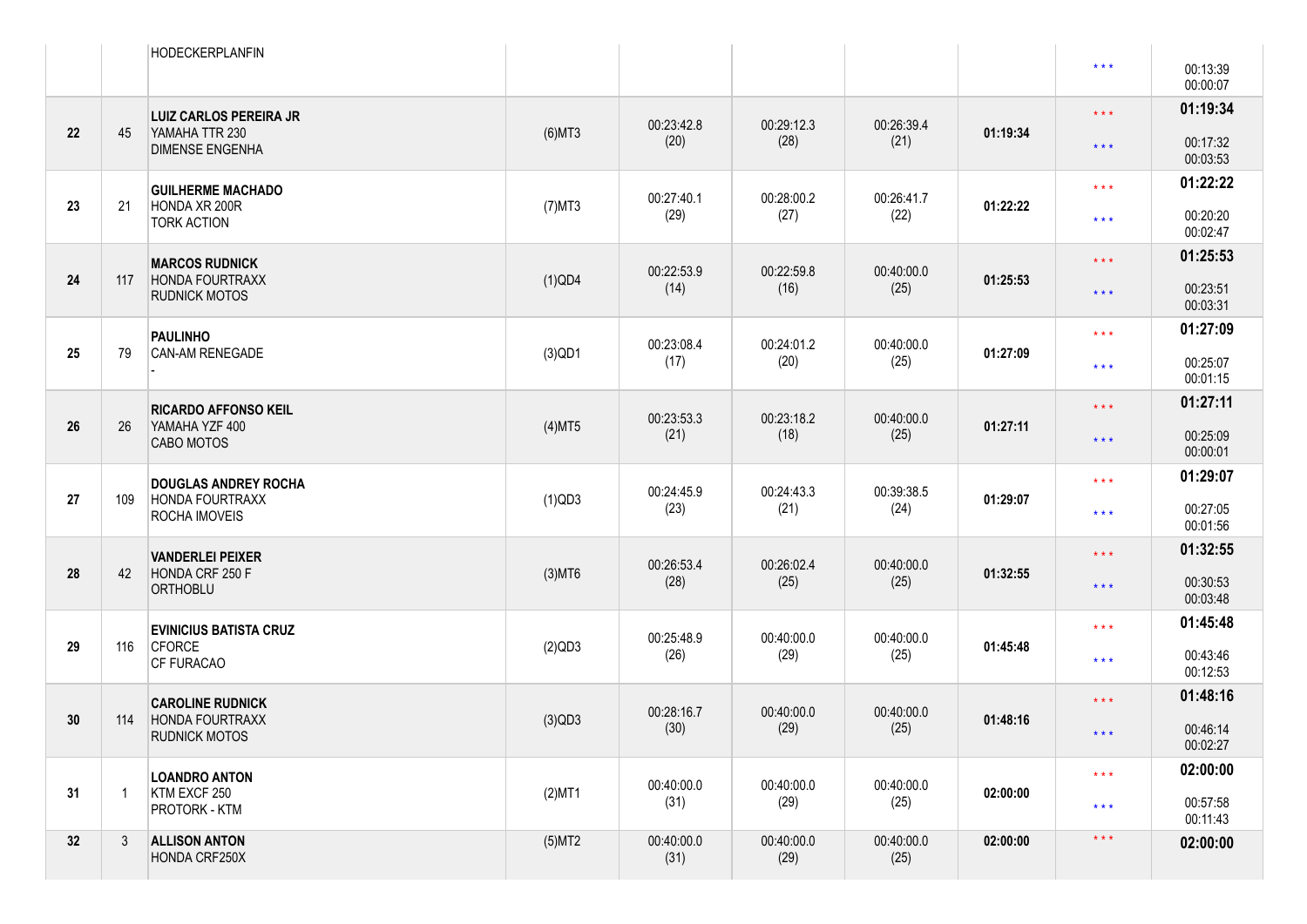|    |    | <b>BINHO MOTOS</b>                               |            |                    |                    |                    |          | $\star$ $\star$ $\star$ | 00:57:58<br>00:00:00 |
|----|----|--------------------------------------------------|------------|--------------------|--------------------|--------------------|----------|-------------------------|----------------------|
| 33 | 5  | <b>FABRICIO THEISS</b><br>HONDA CRF250F          | $(8)$ MT3  | 00:40:00.0         | 00:40:00.0         | 00:40:00.0         | 02:00:00 | $\star\star\star$       | 02:00:00             |
|    |    | <b>RUDNICK MOTOS</b>                             |            | (31)               | (29)               | (25)               |          | $\star\star\star$       | 00:57:58<br>00:00:00 |
| 34 | 6  | <b>GIU WERMUTH</b><br>KAWASAKI KX 450            | $(5)$ MT4  | 00:40:00.0         | 00:40:00.0         | 00:40:00.0         | 02:00:00 | $\star$ $\star$ $\star$ | 02:00:00             |
|    |    |                                                  |            | (31)               | (29)               | (25)               |          | $\star$ $\star$ $\star$ | 00:57:58<br>00:00:00 |
| 35 |    | <b>FERNANDO PYKOCZ</b><br>KAWASAKI KX 450 XC     | $(6)$ MT4  | 00:40:00.0         | 00:40:00.0         | 00:40:00.0         | 02:00:00 | $\star\star\star$       | 02:00:00             |
|    |    | <b>REP PYKOCZ</b>                                |            | (31)               | (29)               | (25)               |          | $\star\star\star$       | 00:57:58<br>00:00:00 |
| 36 | 14 | <b>ALAN FERREIRA</b><br>HONDA CRF 250F           | $(4)$ MT6  | 00:40:00.0         | 00:40:00.0         | 00:40:00.0         | 02:00:00 | $\star$ $\star$ $\star$ | 02:00:00             |
|    |    | SC <sub>27</sub>                                 |            | (31)               | (29)               | (25)               |          | $\star$ $\star$ $\star$ | 00:57:58<br>00:00:00 |
| 37 | 15 | <b>JEAN BACHMANN</b><br>HONDA CRF 230            | $(9)$ MT3  | 00:40:00.0         | 00:40:00.0         | 00:40:00.0         | 02:00:00 | $\star$ $\star$ $\star$ | 02:00:00             |
|    |    | <b>MOVEIS BACHMANN</b>                           |            | (31)               | (29)               | (25)               |          | $\star\star\star$       | 00:57:58<br>00:00:00 |
| 38 | 17 | <b>DIMITRIS RUSEZYK JR</b><br>KAWASAKI KX 450F   | $(7)$ MT4  | 00:40:00.0         | 00:40:00.0         | 00:40:00.0         | 02:00:00 | $\star$ $\star$ $\star$ | 02:00:00             |
|    |    |                                                  |            | (31)               | (29)               | (25)               |          | $\star$ $\star$ $\star$ | 00:57:58<br>00:00:00 |
| 39 | 20 | <b>EDENILSON ARTUR GOMES</b><br>KAWASAKI KLX 450 | $(8)$ MT4  | 00:40:00.0         | 00:40:00.0         | 00:40:00.0         | 02:00:00 | $\star\star\star$       | 02:00:00             |
|    |    | <b>TEXTIL LIRA</b>                               |            | (31)               | (29)               | (25)               |          | $\star$ $\star$ $\star$ | 00:57:58<br>00:00:00 |
|    | 23 | <b>ALDO DA ROCHA JUNIOR</b>                      | $(3)$ MT1  | 00:40:00.0         | 00:40:00.0         | 00:40:00.0         |          | $\star$ $\star$ $\star$ | 02:00:00             |
| 40 |    | YAMAHA WR 450<br><b>TRACK - TRANSBE</b>          |            | (31)               | (29)               | (25)               | 02:00:00 | $\star$ $\star$ $\star$ | 00:57:58<br>00:00:00 |
|    |    | <b>EDER DE SOUZA</b>                             |            | 00:40:00.0         | 00:40:00.0         | 00:40:00.0         |          | $\star\star\star$       | 02:00:00             |
| 41 | 24 | HONDA CRF 250F<br>JANGA MOTOD                    | $(10)$ MT3 | (31)               | (29)               | (25)               | 02:00:00 | $\star\star\star$       | 00:57:58<br>00:00:00 |
|    |    | <b>EDUARDO MAJCHSZAK</b>                         |            | 00:40:00.0         | 00:40:00.0         | 00:40:00.0         |          | $\star\star\star$       | 02:00:00             |
| 42 | 25 | KAWASAKI 450XC<br><b>TOMMY DESIGN</b>            | $(4)$ MT1  | (31)               | (29)               | (25)               | 02:00:00 | $\star$ $\star$ $\star$ | 00:57:58<br>00:00:00 |
| 43 | 28 | <b>SANDERLEI MANINHO</b><br>KTM                  | $(9)$ MT4  | 00:40:00.0<br>(31) | 00:40:00.0<br>(29) | 00:40:00.0<br>(25) | 02:00:00 | $\star$ $\star$ $\star$ | 02:00:00             |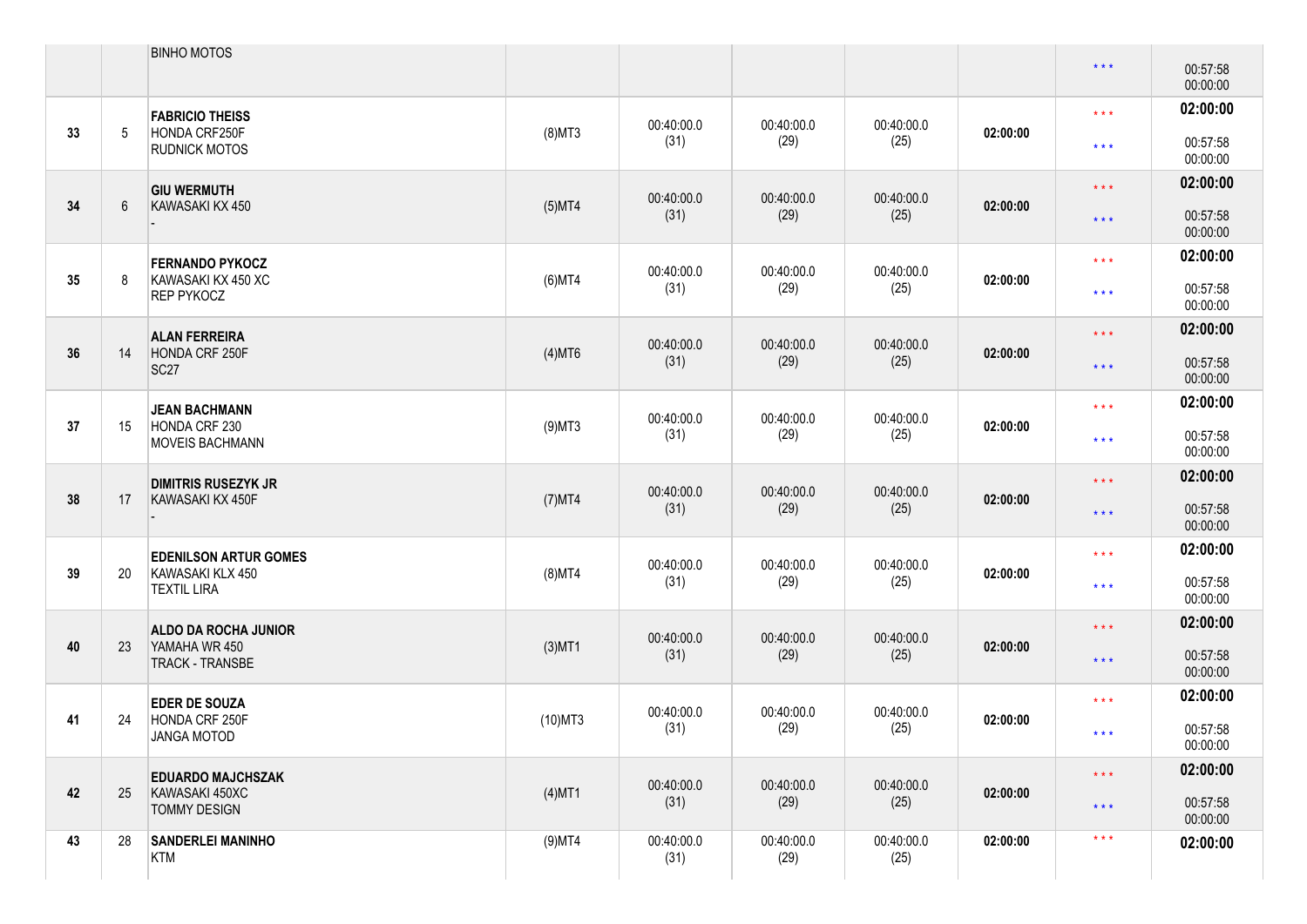|    |    | <b>CORTECH</b>                                 |            |                    |                    |                    |          | $\star\star\star$       | 00:57:58             |
|----|----|------------------------------------------------|------------|--------------------|--------------------|--------------------|----------|-------------------------|----------------------|
|    |    |                                                |            |                    |                    |                    |          |                         | 00:00:00             |
|    |    | <b>CLOVIS LIRA</b>                             |            | 00:40:00.0         | 00:40:00.0         | 00:40:00.0         |          | $***$                   | 02:00:00             |
| 44 | 29 | YAMAHA 250 FX<br><b>TEXTIL LIRA</b>            | $(5)$ MT5  | (31)               | (29)               | (25)               | 02:00:00 | $\star$ $\star$ $\star$ | 00:57:58<br>00:00:00 |
|    |    | <b>MARLON BRUNO HICKMANN</b>                   |            |                    |                    | 00:40:00.0         |          | $\star\star\star$       | 02:00:00             |
| 45 | 31 | HONDA CRF 450X<br>JANGA MOTOS                  | $(5)$ MT1  | 00:40:00.0<br>(31) | 00:40:00.0<br>(29) | (25)               | 02:00:00 | $\star\star\star$       | 00:57:58<br>00:00:00 |
|    |    | <b>MARCIOANO MAFRA</b>                         |            | 00:40:00.0         | 00:40:00.0         | 00:40:00.0         |          | $***$                   | 02:00:00             |
| 46 | 32 | YAMAHA YZ 250<br><b>CACHOPA EVENTOS</b>        | $(6)$ MT2  | (31)               | (29)               | (25)               | 02:00:00 | $***$                   | 00:57:58<br>00:00:00 |
|    |    | <b>ITAMAR RODESKI</b>                          |            | 00:40:00.0         | 00:40:00.0         | 00:40:00.0         |          | $\star\star\star$       | 02:00:00             |
| 47 | 33 | HONDA CRF 250F                                 | $(5)$ MT6  | (31)               | (29)               | (25)               | 02:00:00 | $***$                   | 00:57:58<br>00:00:00 |
|    |    | <b>ALEXANDRE GONCALVES</b>                     |            | 00:40:00.0         | 00:40:00.0         | 00:40:00.0         |          | $***$                   | 02:00:00             |
| 48 | 34 | KTM XCF 250<br><b>VARIANTHE HOMER</b>          | $(10)$ MT4 | (31)               | (29)               | (25)               | 02:00:00 | $***$                   | 00:57:58<br>00:00:00 |
|    |    | <b>ANILDO THEISS JUNIOR</b>                    |            | 00:40:00.0         | 00:40:00.0         | 00:40:00.0         |          | $\star\star\star$       | 02:00:00             |
| 49 | 35 | KAWASAKI KLX 450<br><b>PRORALLY</b>            | $(11)$ MT4 | (31)               | (29)               | (25)               | 02:00:00 | $\star\star\star$       | 00:57:58<br>00:00:00 |
|    |    | <b>CRISTIANE BEHR</b>                          |            | 00:40:00.0         | 00:40:00.0         | 00:40:00.0         |          | $***$                   | 02:00:00             |
| 50 | 37 | HONDA CRF 150<br><b>BEHR MOTOS</b>             | $(6)$ MT6  | (31)               | (29)               | (25)               | 02:00:00 | $***$                   | 00:57:58<br>00:00:00 |
|    |    | <b>EDILSON EICHSTADT</b>                       |            | 00:40:00.0         | 00:40:00.0         | 00:40:00.0         |          | $\star\star\star$       | 02:00:00             |
| 51 | 38 | HONDA CRF 250F                                 | $(11)$ MT3 | (31)               | (29)               | (25)               | 02:00:00 | $***$                   | 00:57:58<br>00:00:00 |
|    |    | <b>FELIPE ALEXANDRE SIMAS</b>                  |            | 00:40:00.0         | 00:40:00.0         | 00:40:00.0         |          | $***$                   | 02:00:00             |
| 52 | 40 | <b>HONDA CRF 250F</b>                          | (12)MT3    | (31)               | (29)               | (25)               | 02:00:00 | $***$                   | 00:57:58<br>00:00:00 |
|    |    | <b>GUSTAVO DA SILVA GUIDINI</b>                |            | 00:40:00.0         | 00:40:00.0         | 00:40:00.0         |          | $\star\star\star$       | 02:00:00             |
| 53 | 41 | HONDA CRF 230<br><b>SIRICROSS</b>              | $(13)$ MT3 | (31)               | (29)               | (25)               | 02:00:00 | $***$                   | 00:57:58<br>00:00:00 |
| 54 | 43 | <b>JOSUE LINCON RAYMUNDO</b><br>HONDA CRF 250F | $(7)$ MT6  | 00:40:00.0<br>(31) | 00:40:00.0<br>(29) | 00:40:00.0<br>(25) | 02:00:00 | $\star\star\star$       | 02:00:00             |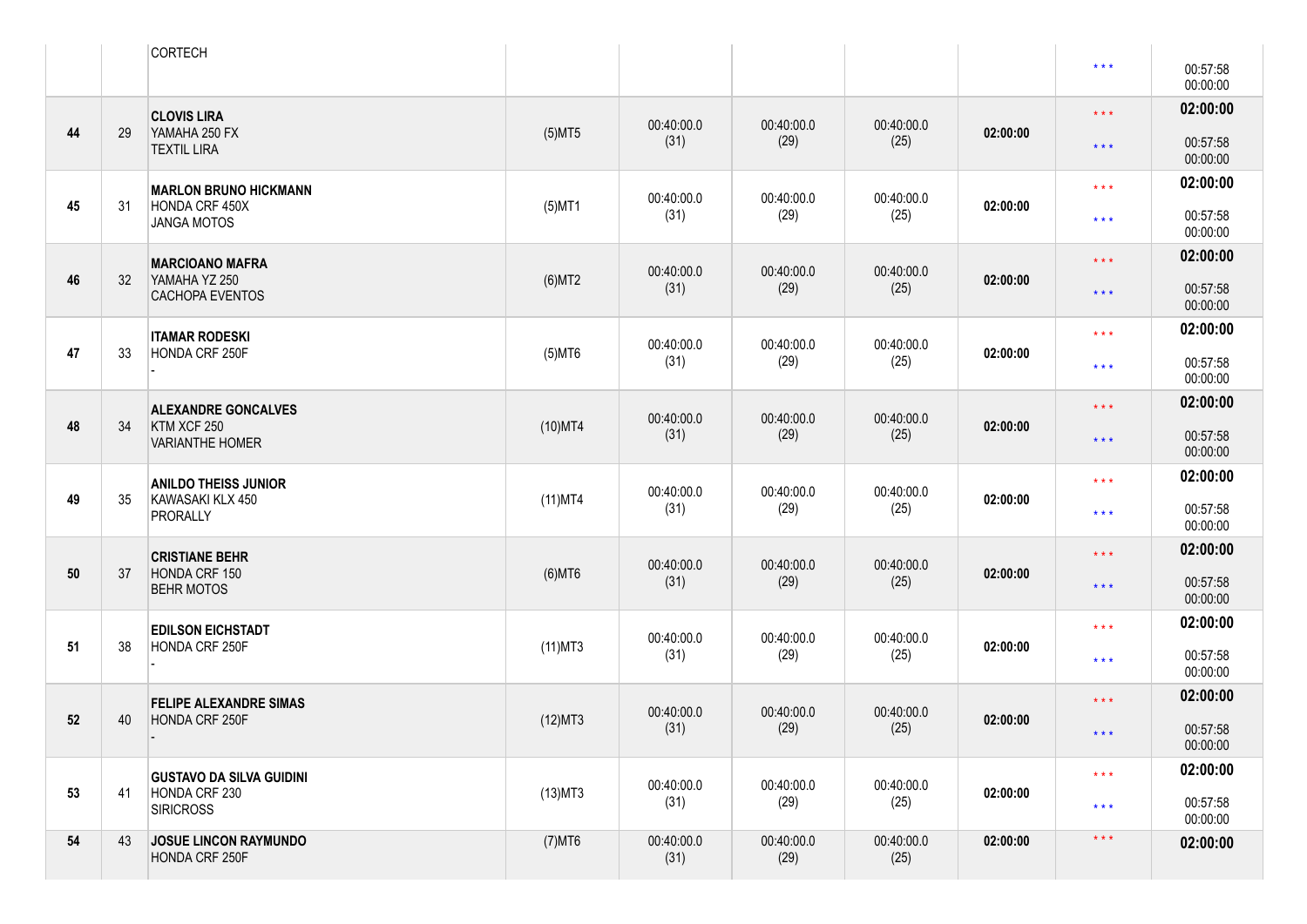|    |     | JLOG TRANSPORTE                                |            |            |            |            |          | $\star$ $\star$ $\star$ | 00:57:58<br>00:00:00 |
|----|-----|------------------------------------------------|------------|------------|------------|------------|----------|-------------------------|----------------------|
|    | 44  | <b>LEOPOLDO RIBEIRO</b><br>HONDA CRF 250 X     |            | 00:40:00.0 | 00:40:00.0 | 00:40:00.0 |          | $***$                   | 02:00:00             |
| 55 |     | <b>PIRATRILHAS</b>                             | $(6)$ MT5  | (31)       | (29)       | (25)       | 02:00:00 | $***$                   | 00:57:58<br>00:00:00 |
|    |     | <b>MAICON ANDRE CEB</b>                        |            | 00:40:00.0 | 00:40:00.0 | 00:40:00.0 |          | $***$                   | 02:00:00             |
| 56 | 46  | HONDA CRF 250F<br>AMG AUTOMOVEIS               | (12)MT4    | (31)       | (29)       | (25)       | 02:00:00 | $\star$ $\star$ $\star$ | 00:57:58<br>00:00:00 |
|    |     | <b>MARCELO MAFRA</b>                           |            | 00:40:00.0 | 00:40:00.0 | 00:40:00.0 |          | $***$                   | 02:00:00             |
| 57 | 47  | HONDA CRF 230<br><b>IMPORTES</b>               | $(14)$ MT3 | (31)       | (29)       | (25)       | 02:00:00 | $\star\star\star$       | 00:57:58<br>00:00:00 |
|    |     | <b>NAZARE GUEDERT</b>                          |            | 00:40:00.0 | 00:40:00.0 | 00:40:00.0 |          | $***$                   | 02:00:00             |
| 58 | 48  | YAMAHA YZ 250<br><b>CA&amp;ACOLA IMOVEI</b>    | $(13)$ MT4 | (31)       | (29)       | (25)       | 02:00:00 | $\star$ $\star$ $\star$ | 00:57:58<br>00:00:00 |
|    |     | <b>RAFAEL ESPINDOLA</b>                        |            | 00:40:00.0 | 00:40:00.0 | 00:40:00.0 |          | $***$                   | 02:00:00             |
| 59 | 50  | KAWASAKI KX 250F<br>PROTORK-TRANSBEN           | $(6)$ MT1  | (31)       | (29)       | (25)       | 02:00:00 | $\star\star\star$       | 00:57:58<br>00:00:00 |
|    |     | <b>RAFAEL VIEIRA</b>                           |            | 00:40:00.0 | 00:40:00.0 | 00:40:00.0 |          | $***$                   | 02:00:00             |
| 60 | 63  | KAWASAKI KLX 450<br><b>BACON RACING</b>        | $(14)$ MT4 | (31)       | (29)       | (25)       | 02:00:00 | $***$                   | 00:57:58<br>00:00:00 |
|    |     | <b>ROBSON JOSE TEODORO</b>                     |            | 00:40:00.0 | 00:40:00.0 | 00:40:00.0 |          | $***$                   | 02:00:00             |
| 61 | 64  | HONDA CRF 230<br><b>SIRICROSS</b>              | $(8)$ MT6  | (31)       | (29)       | (25)       | 02:00:00 | $***$                   | 00:57:58<br>00:00:00 |
|    |     | <b>GUILHERME TOMELIN</b>                       |            | 00:40:00.0 | 00:40:00.0 | 00:40:00.0 |          | $***$                   | 02:00:00             |
| 62 | 77  | <b>CAN-AM RENEGADE</b><br><b>TOMELIN RALLY</b> | $(4)$ QD1  | (31)       | (29)       | (25)       | 02:00:00 | $***$                   | 00:57:58<br>00:00:00 |
|    |     | <b>FERNANDO HENRIQUE SIMOES</b>                |            | 00:40:00.0 | 00:40:00.0 | 00:40:00.0 |          | $***$                   | 02:00:00             |
| 63 | 121 | HONDA CRF 250F<br>SIMAO PREPARACOES            | $(15)$ MT3 | (31)       | (29)       | (25)       | 02:00:00 | $***$                   | 00:57:58<br>00:00:00 |
|    |     | <b>ALECSANDRO SIZENANDO</b>                    |            | 00:40:00.0 | 00:40:00.0 | 00:40:00.0 |          | $***$                   | 02:00:00             |
| 64 | 234 |                                                | $(5)$ QD1  | (31)       | (29)       | (25)       | 02:00:00 | $\star$ $\star$ $\star$ | 00:57:58<br>00:00:00 |